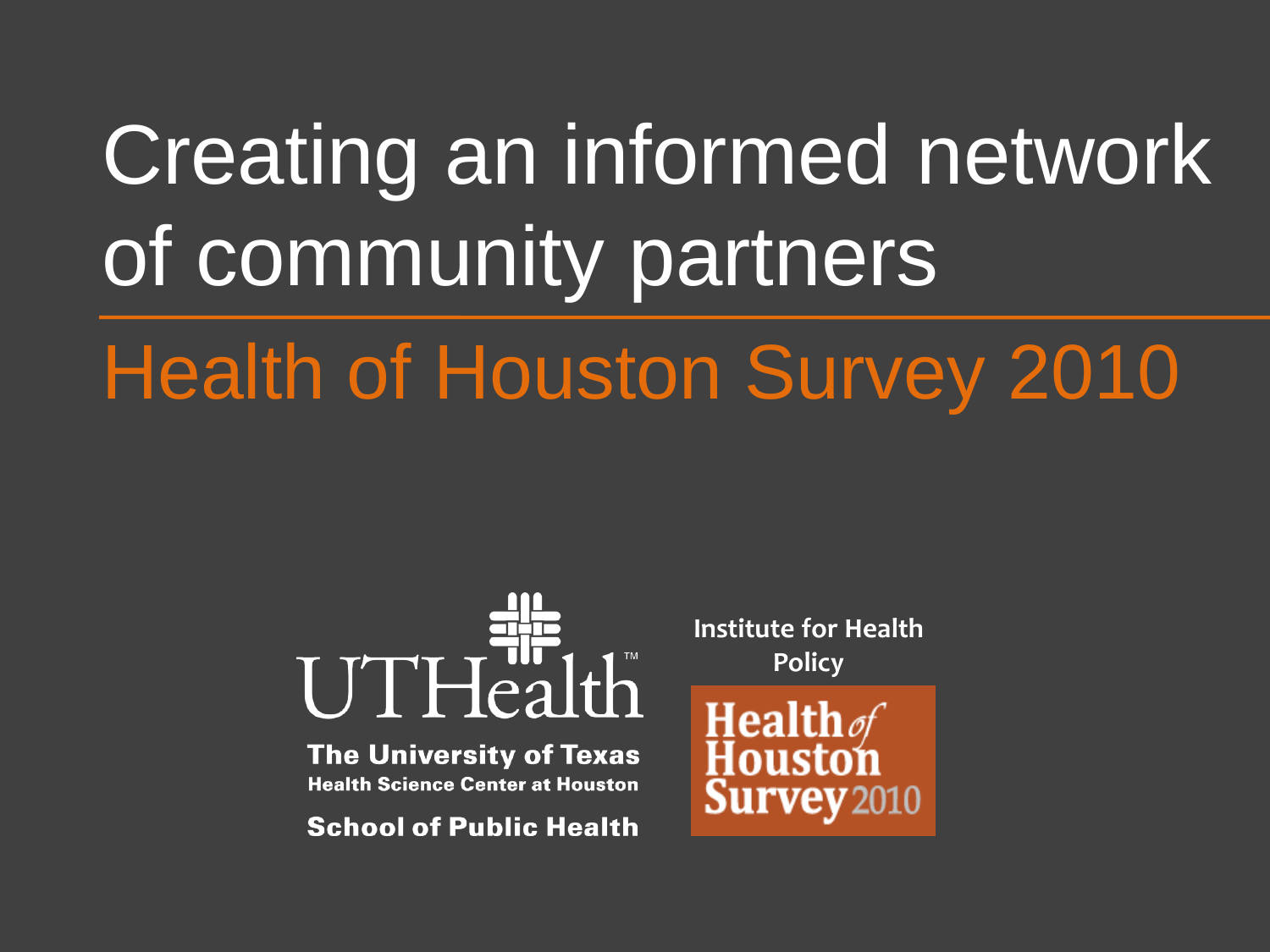# Creating an informed network of community partners

# Health of Houston Survey 2010

Jessica M Tullar, PhD MPH *Epidemiologist , Faculty Associate Institute for Health Policy (IHP)*

*Dritana Marko, MD, MSc, IHP, UT Health –School of Public Health, IHP San Antonio Larissa Estes, DrPH, Houston Department of Health and Human Services Thomas F. Reynolds, PhD , IHP, UT Health –School of Public Health, IHP Houston Stephen H. Linder, PhD , IHP, UT Health –School of Public Health, IHP Houston*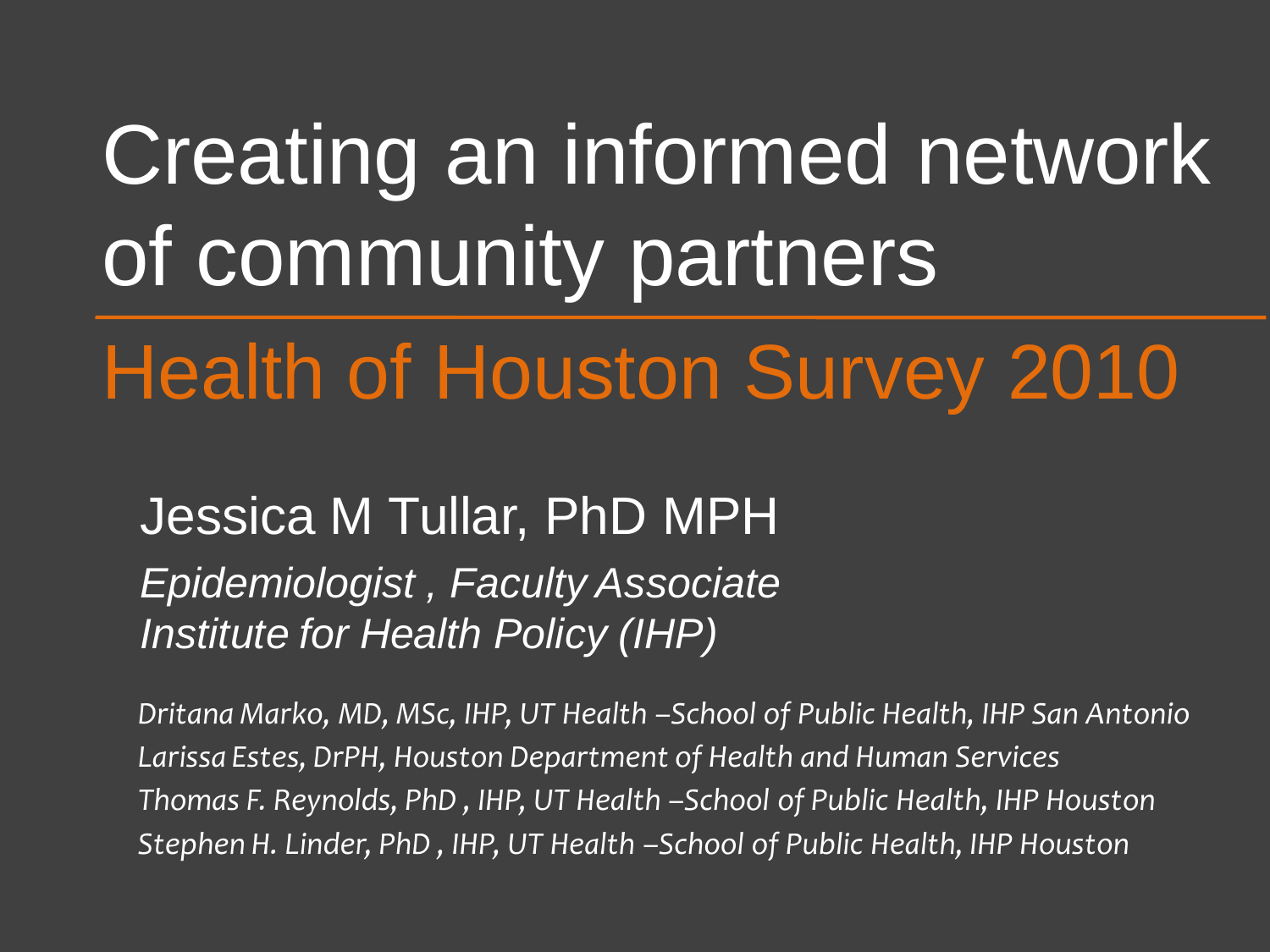Presenter Disclosures

Jessica M Tullar

#### "No relationships to disclose"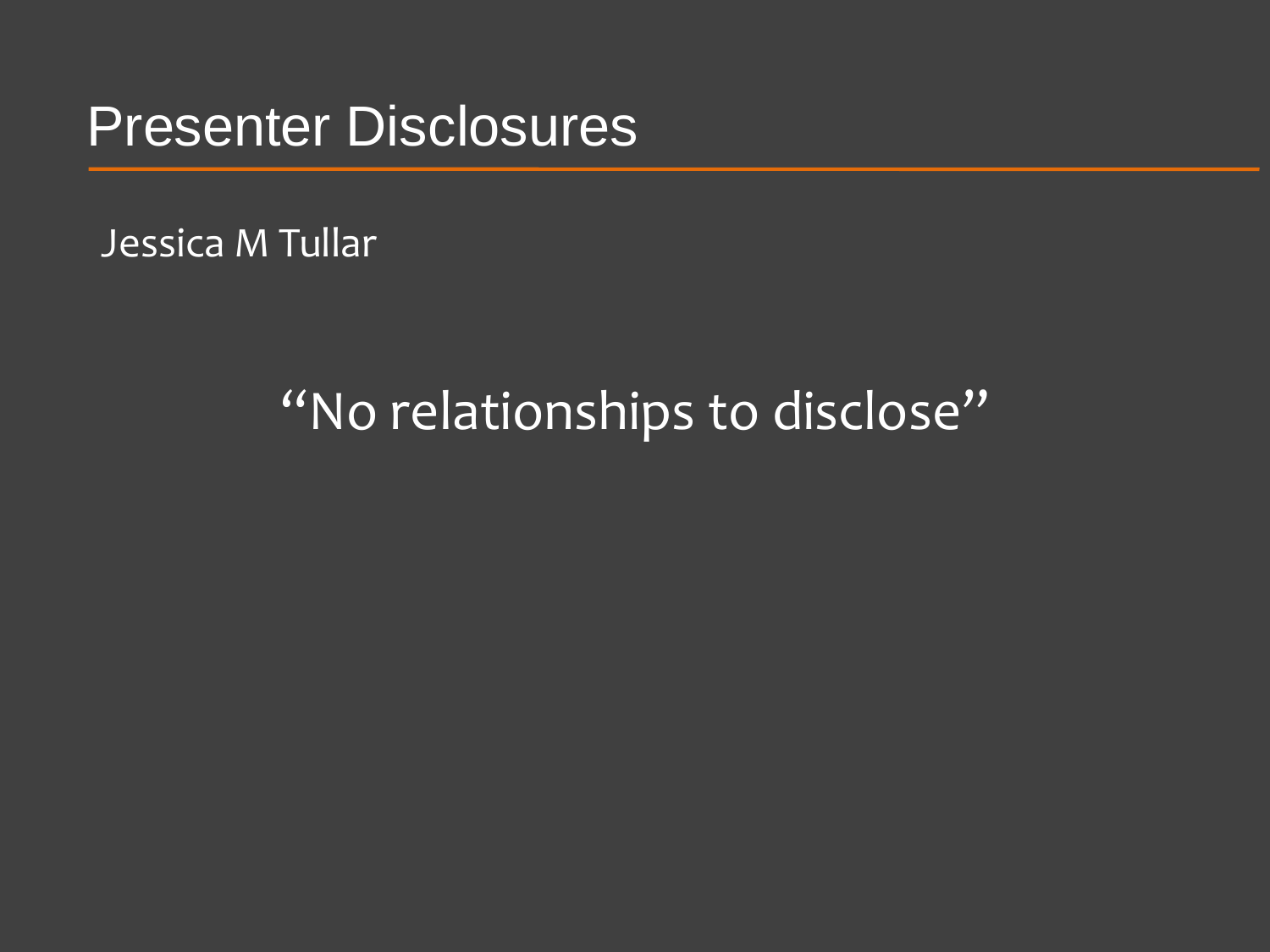#### Health of Houston Survey Aims

| Assess health of                         | • Support efforts of health agencies,                                                       |  |  |  |  |  |  |
|------------------------------------------|---------------------------------------------------------------------------------------------|--|--|--|--|--|--|
| <b>Houstonians</b>                       | service providers and community                                                             |  |  |  |  |  |  |
| Community & stakeholder<br>participation | • Tailor survey topics to stakeholder needs                                                 |  |  |  |  |  |  |
| Develop infrastructure                   | • Track emerging health issues<br>• Assess program impact<br>• Document health improvements |  |  |  |  |  |  |
| Guarantee full access and                | • Web-based interactive access                                                              |  |  |  |  |  |  |
| use                                      | • Customized reports                                                                        |  |  |  |  |  |  |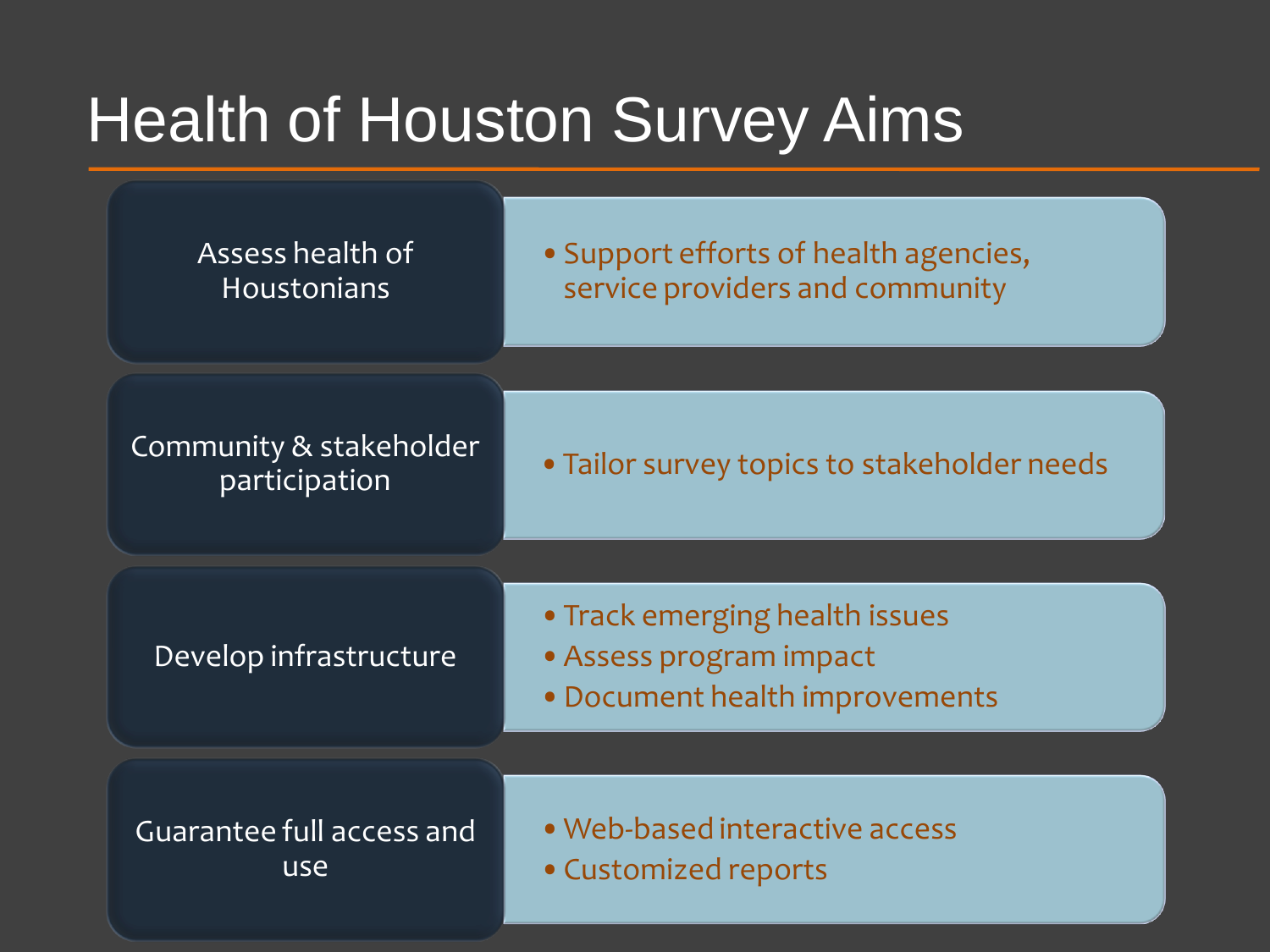### Solicited Community Partners

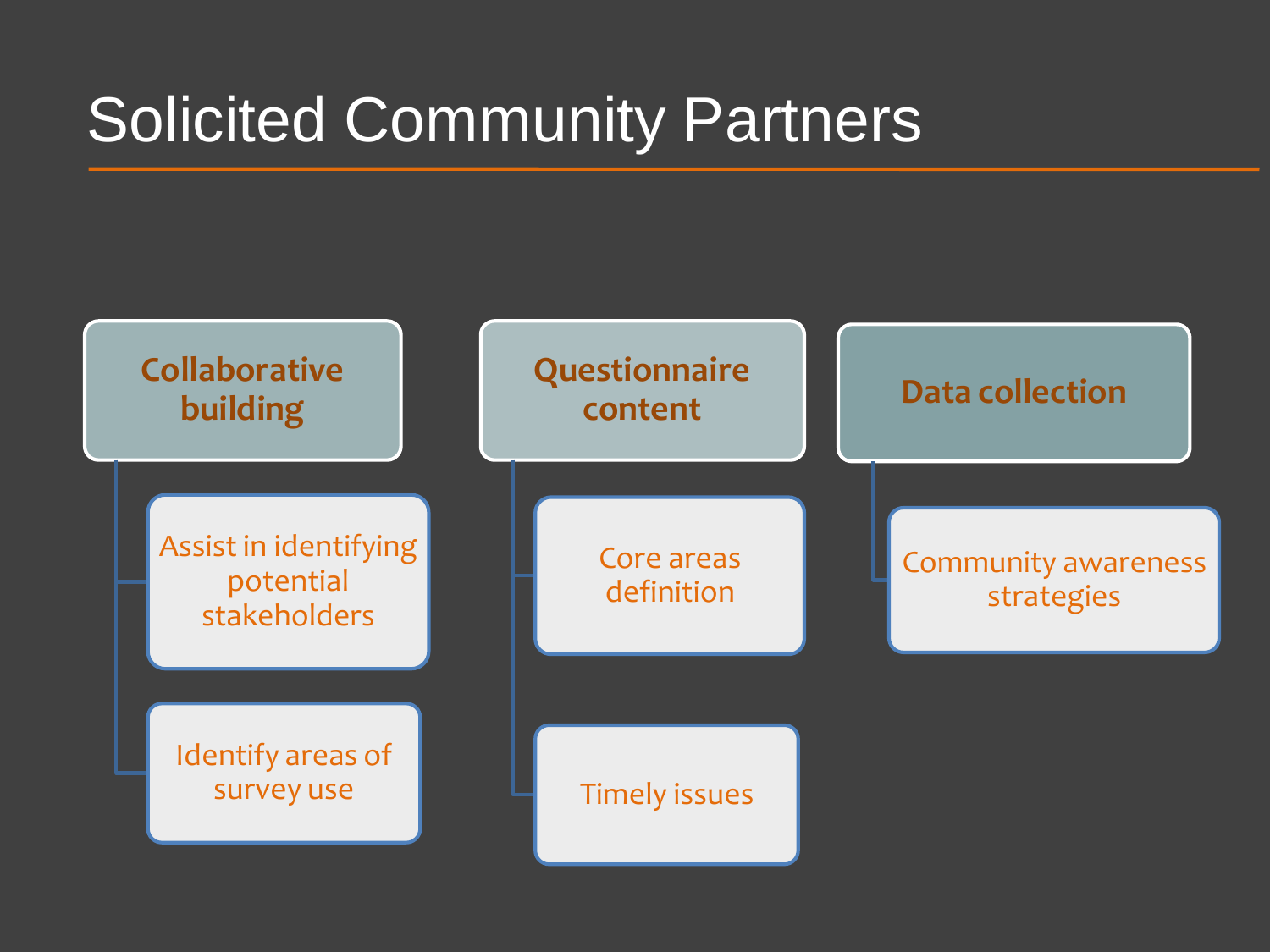# Questionnaire Topics Selection -Community Partners Input Form

- We asked respondents to:
	- Endorse topics from 67 potential health issues
	- Highlight organizational top priorities
	- Suggest new topics
	- Highlight socio-demographic groups of interest
	- Name their existing data resources
- Two data collection modes
	- Web –SurveyMonkey email invitation
	- Paper based Mailed to organizations without email addresses

| From among the eleven categories listed below, please select/suggest HEALTH TOPICS for<br>Q1<br>inclusion in the Health of Houston 2010 Survey. |                              |  |  |  |  |  |
|-------------------------------------------------------------------------------------------------------------------------------------------------|------------------------------|--|--|--|--|--|
| 1. Health Status and Chronic Conditions                                                                                                         | 2. Health Risk Behaviors     |  |  |  |  |  |
| $\Box$ General health status                                                                                                                    | Diet/Obesity                 |  |  |  |  |  |
| Allergies                                                                                                                                       | <b>Physical activity</b>     |  |  |  |  |  |
| $\sqcap$ Asthma                                                                                                                                 | Alcohol use                  |  |  |  |  |  |
| $\Box$ Arthritis<br>Chronic Obstructive Pulmonary Disease (COPD)                                                                                | Tobacco use                  |  |  |  |  |  |
| <b>Diabetes</b>                                                                                                                                 | Illegal drug use             |  |  |  |  |  |
| Cancer                                                                                                                                          | Sexual behaviors/orientation |  |  |  |  |  |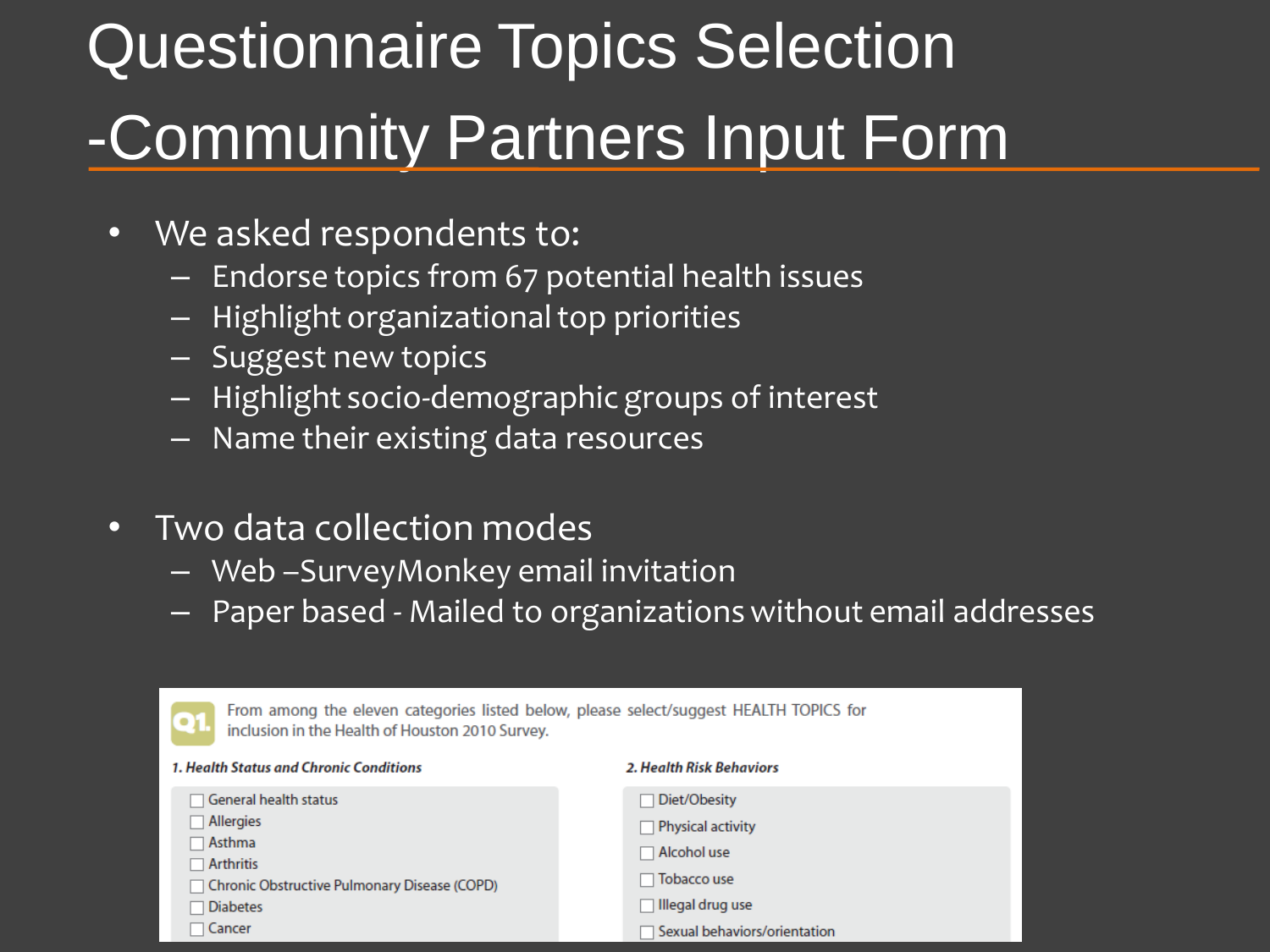## Community Partners Responded

- **150** Responses
- **88** unique stakeholder and community organizations participated

- **Organizations included** 
	- Harris County Healthcare Alliance
	- Gateway to Care
	- One Voice Texas
	- Houston DHHS
	- Local community groups and civic associations





**Health of Houston Survey 2010 Community Input Form**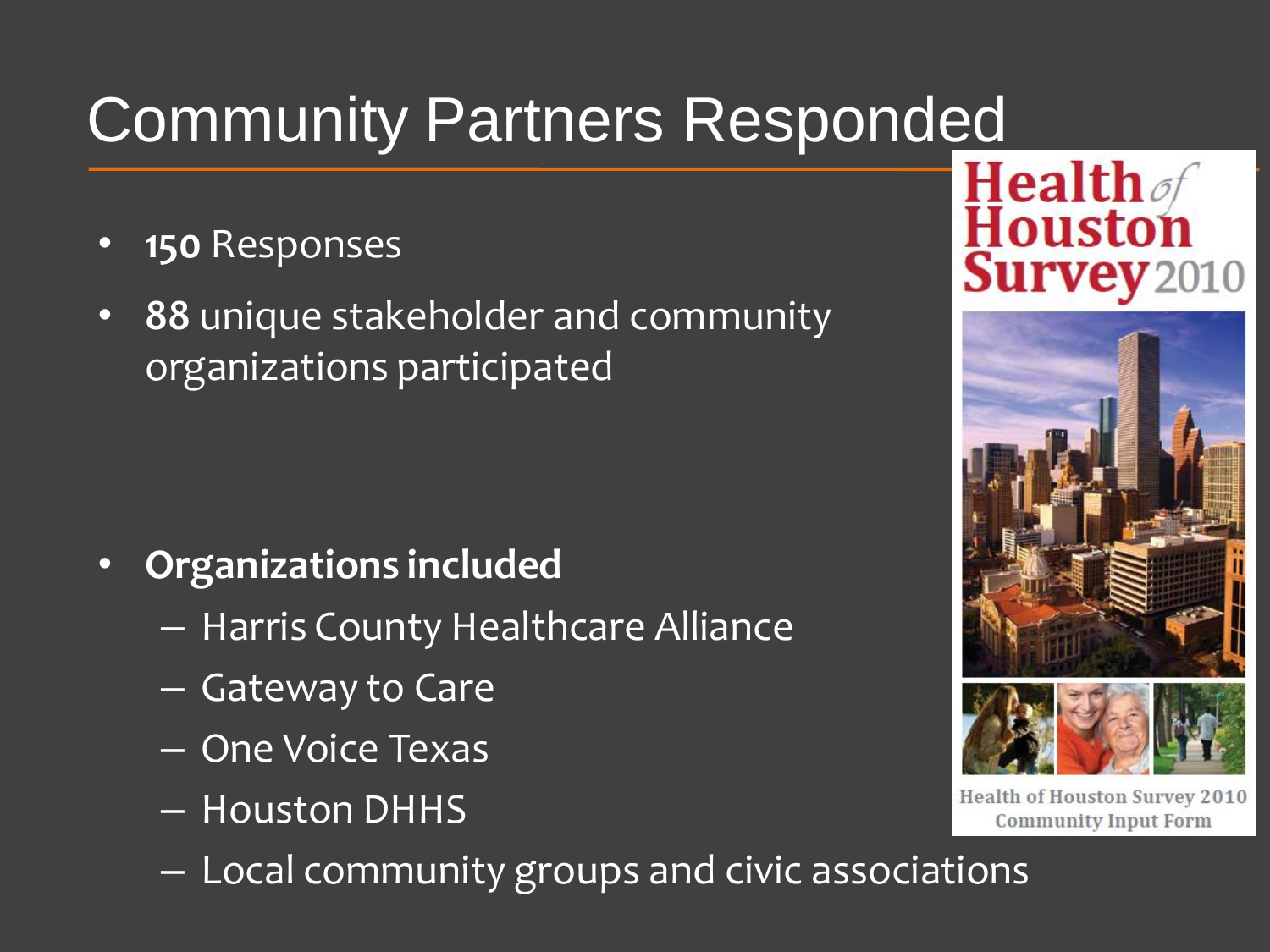#### Community Partners Were Heard Input Form Results:

#### **Top five topics**

(topics with highest average selection percentages)



#### **Topic Priorities**

(ranked by organizations)

- Health care access/insurance
- Prevention services
- Children's health
- Health status and chronic conditions
- Mental health
- Diet/obesity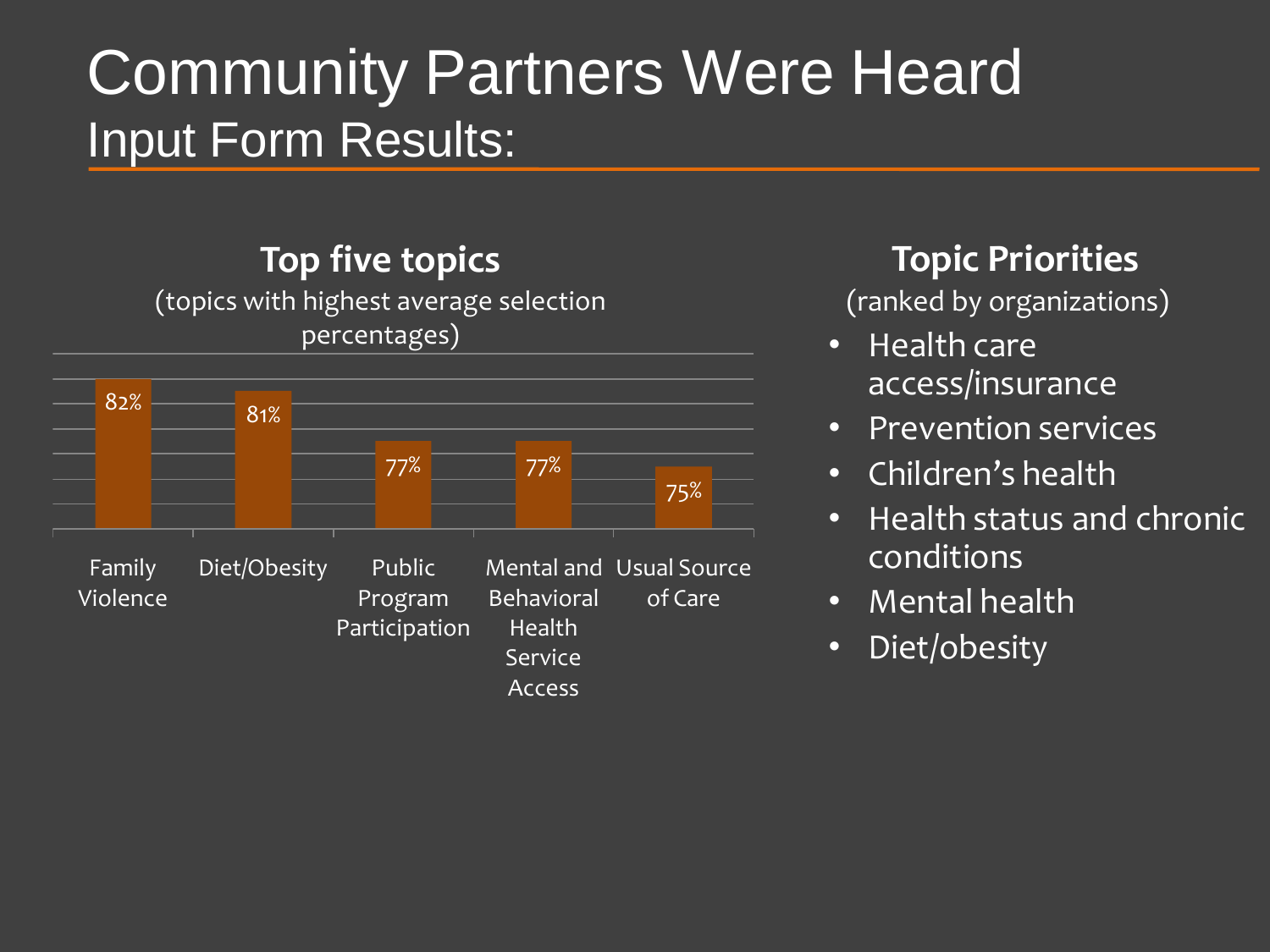#### Community Partners Were Heard Questionnaire Topics

- Health status
- Cancer screening
- Asthma
- Diabetes
- Behavioral risk factors
- Diet and obesity
- Physical activity
- Health insurance
- Access to healthcare & utilization
- Children' health
- Mental health
- Neighborhood and housing
- Mental health services
- Prenatal care
- Environmental health
- Socio-demographics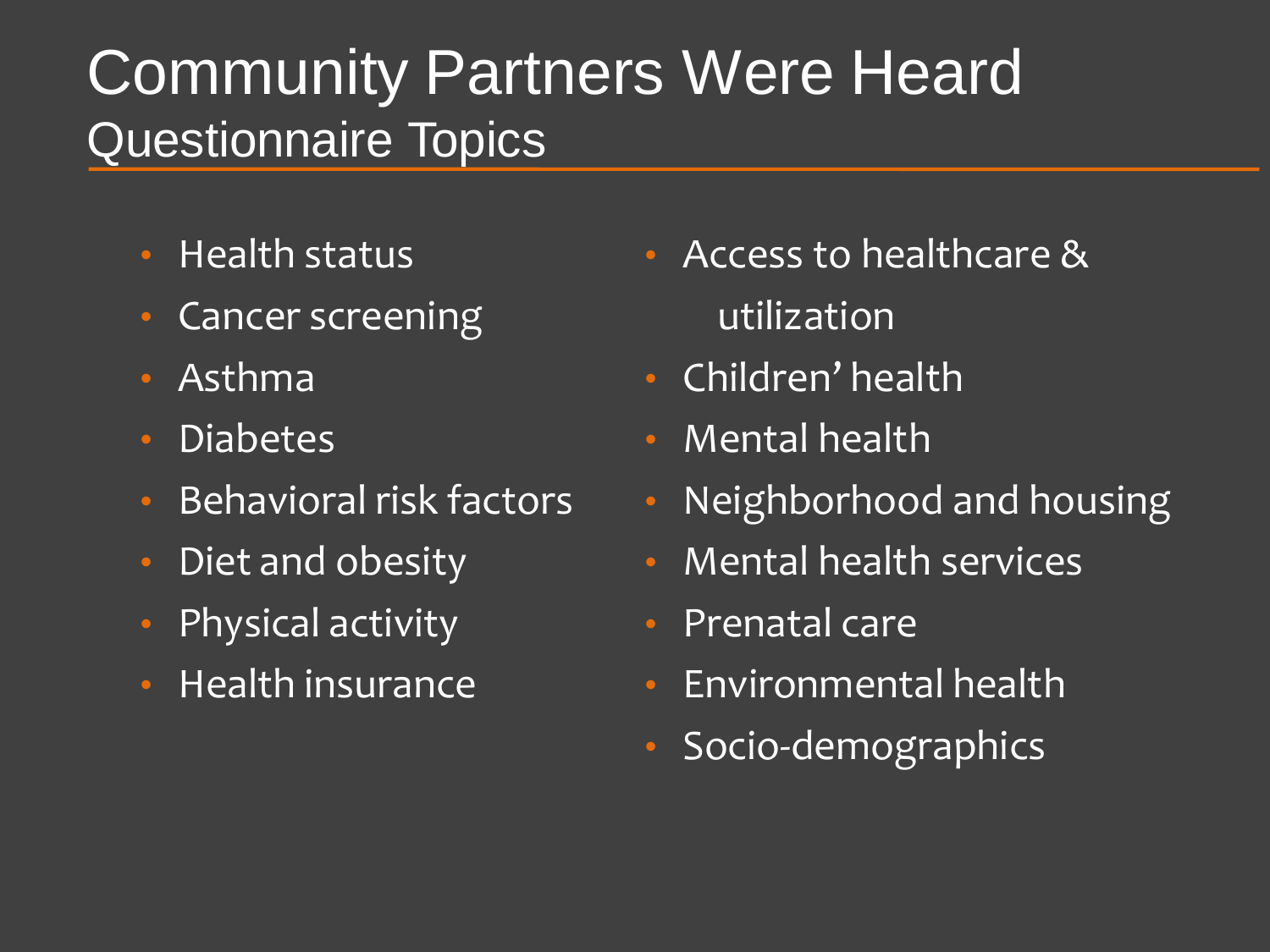#### Lesson 1: Community Coverage Not Equal

#### Could not include:

- Communities without neighborhood or civic association groups
- Communities who did not respond

Therefore response weighted to areas with better organized representation



City of Houston Super Neighborhood Map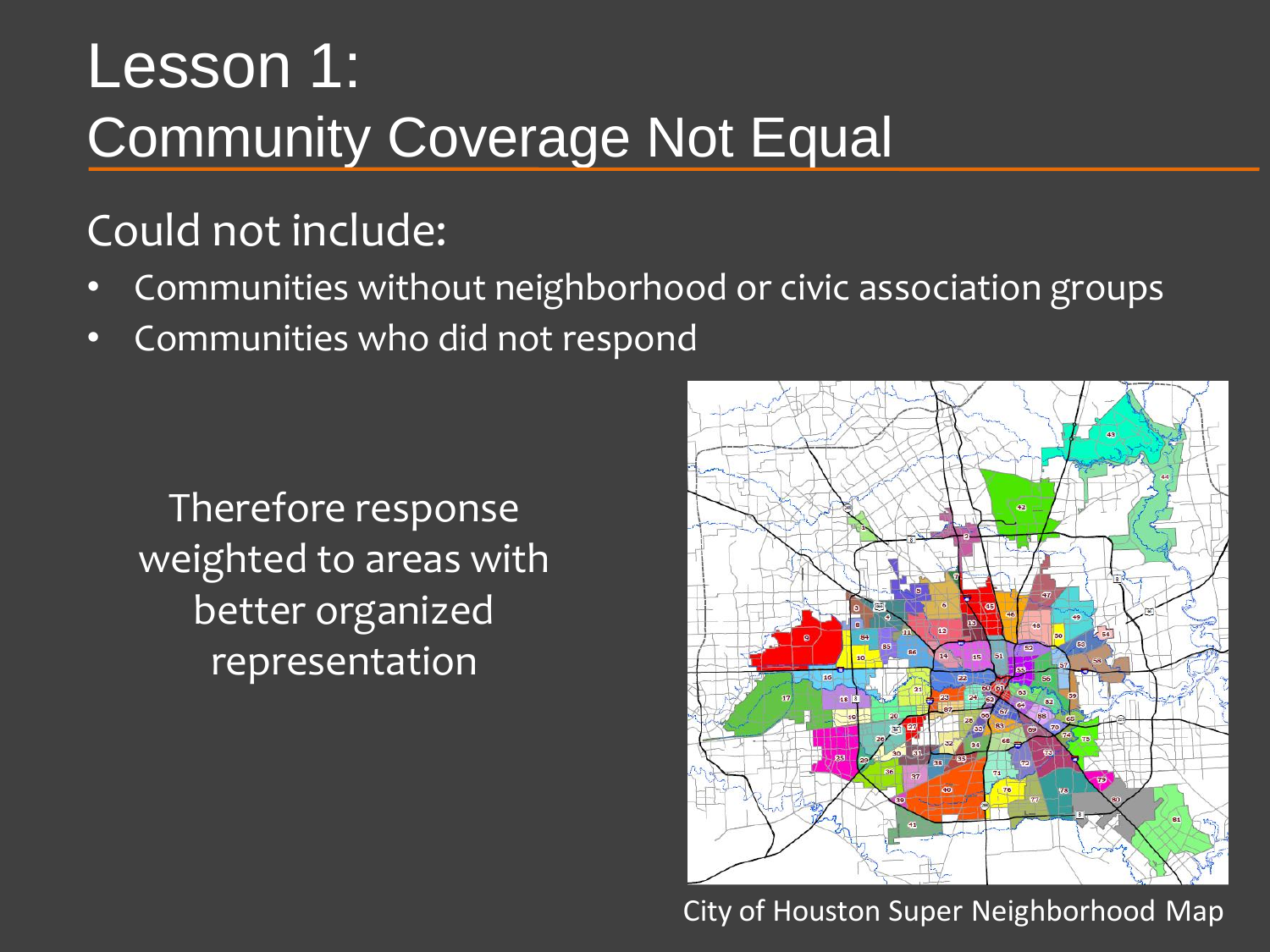#### Lesson 2: Intramural Crowding

- We inherit other organizations history with the community
- Resources are finite therefore competition from other institutions exists

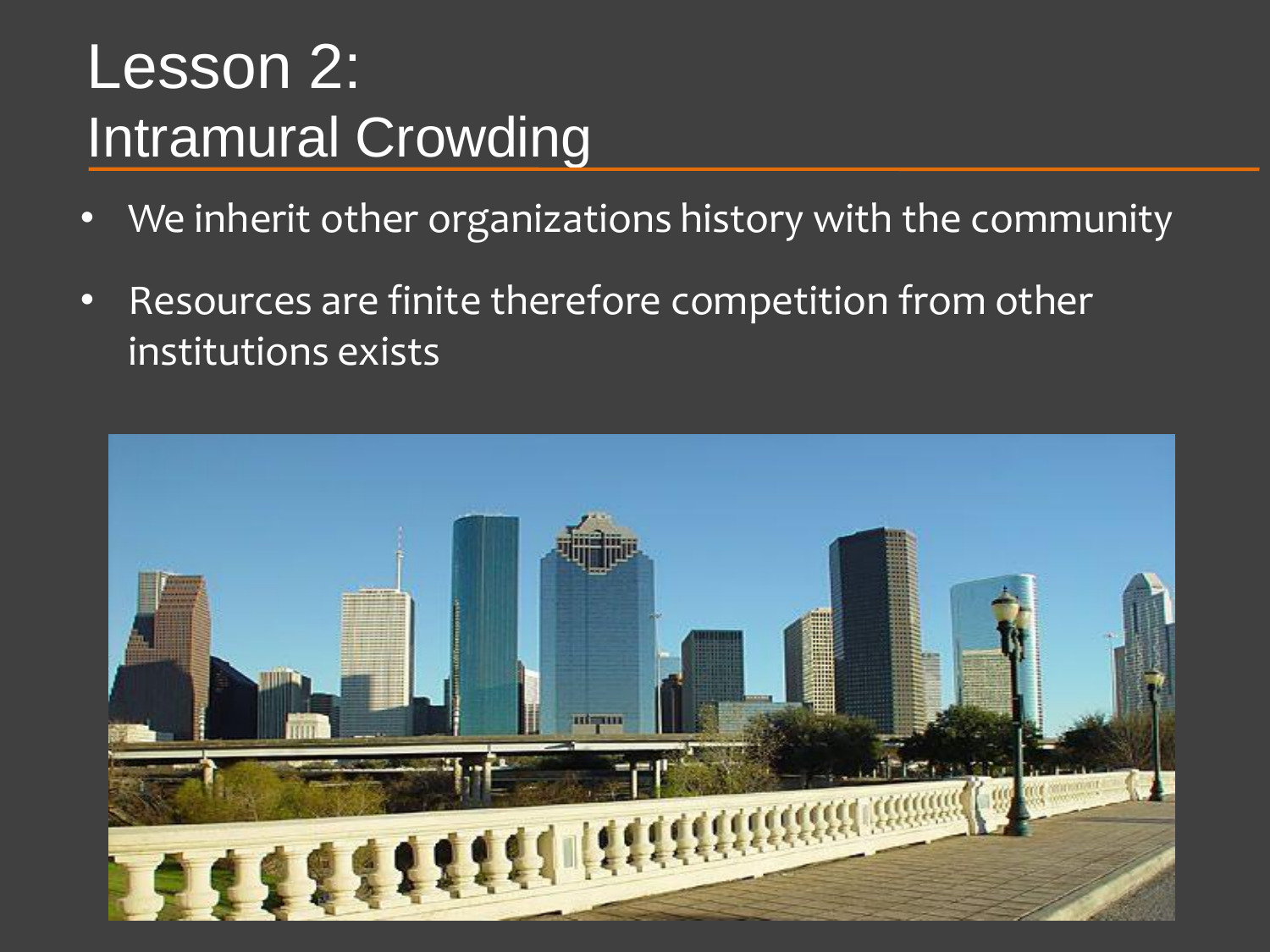#### Lesson 3: Communicating with Organizations

- Make use of existing provider organization networks (e.g., umbrella organizations)
- Communication materials helpful to engage partners
	- Brochure
	- Fact Sheet of Input Findings

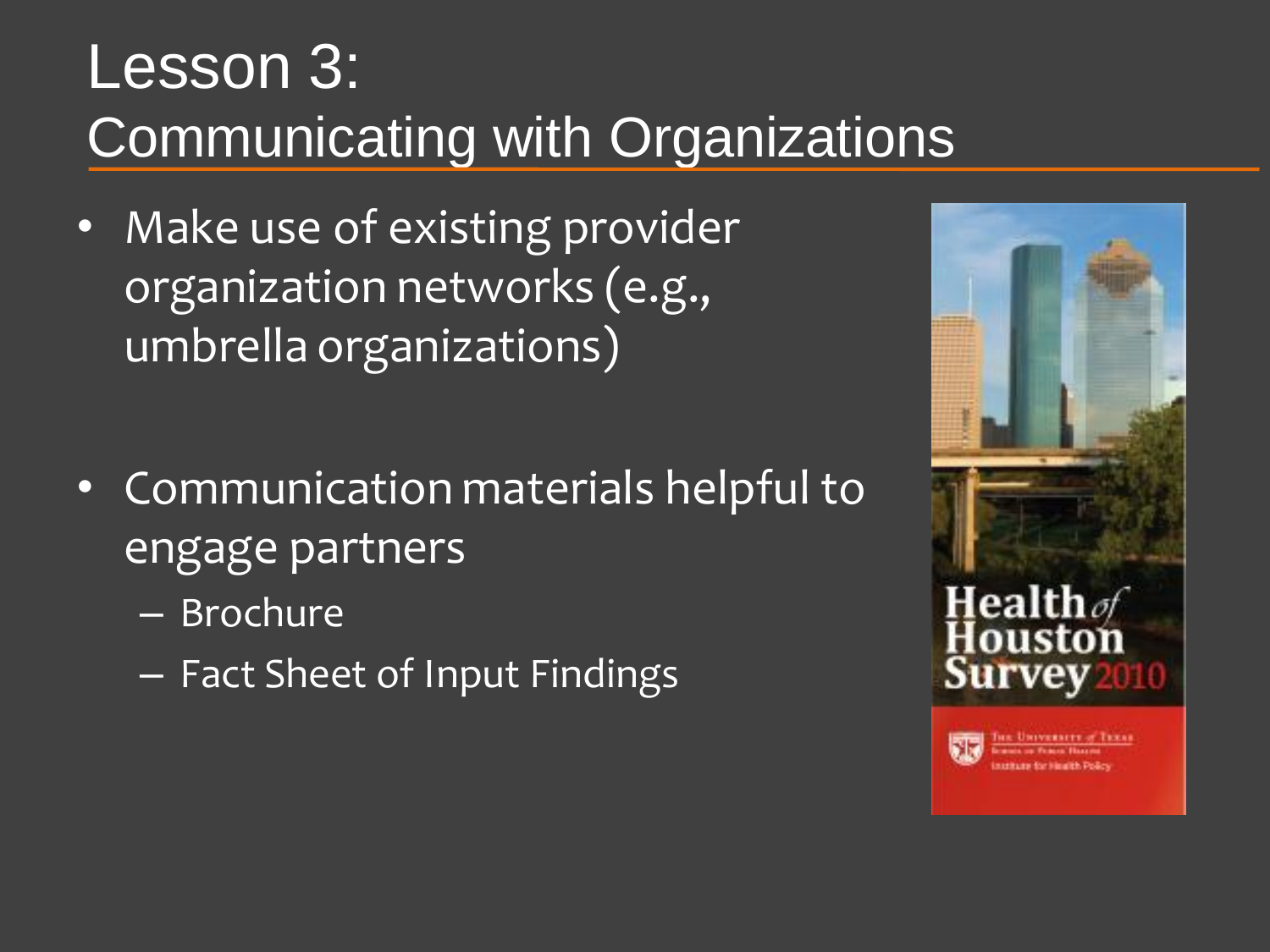#### Lesson 3: Communicating with Organizations (cont.)

• Early input helped the team pare down the topic list

• Including multiple modes (web and mail) allowed us to reach a more diverse group of provider and community partners

#### **Houston**<br>**Survey** 2010

**Health Topics Proposed for** the Health of Houston Survey 2010 Questionnaire

#### Fact Sheet | August 2009

Prepared by: Institute for Health Policy The University of Texas School of Public Health

he Institute for Health Policy (IHP) at the University of Texas School of Public Health was funded in 2008 by the Houston Endowment to develop and field a comprehensive health survey of the Greater Houston area, the Health of Houston Survey 2010 (Survey 2010), to accurately portray population's health status and health care gaps. The survey team aims to determine the survey content .<br>based on the health information needs of stakeholders and community groups of the Houston area.

Health focused organizations, through their membership groups, and the Houston Department of Health and Human Services were invited to provide input for the survey. Neighborhood and civic associations were also identified through the City of Houston Mayor's Citizen Assistance Office and invited to participate by responding via email or mail. Key informants for those organizations suggested topics to be included in the Houston 2010 Survey questionnaire through either an online or paperhased form

The following summary is based on data provided from all respondents from the spring and summer of 2009. Responses were divided into five groups based on either the membership group through which they were identified or invited.

Percentages throughout the fact sheet were calculated within each of the five response groups using the total number of respondents per group as the denominator. The Table 1. describes numbers of invitations, responses and organizations represented in each response group.

#### Table 1 Stakeholder and Community Group Response by Invitation

| <b>Invitation Source</b>                                       | Invitations | Responses | Organizations |  |
|----------------------------------------------------------------|-------------|-----------|---------------|--|
| Harris County Healthcare Alliance                              | 107         | 26        | 19            |  |
| Gateway to Care                                                | 250         | 47        | 28            |  |
| One Voice Texas                                                | 150         | 19        | 13            |  |
| Houston Department of Health and Human<br><b>Services</b>      | ٠           | 20        |               |  |
| Associations <sup>+</sup><br><b>Community Groups and Civic</b> | 278         | 39        | 31            |  |
| Total                                                          |             | 151       | $88^{\wedge}$ |  |

\*Unknown number of invitations

<sup>+</sup>This group represents those that responded to the Greater Houston Partnership inv responded to the emails and mailings out to community and civic associations. So there were at least 278 invitations. A few independently responded to the web page link and if they were associated with a membership<br>group they were reassigned but if not then they were included her under this heading, "Community and Civic sociations

^Four organizations responded to more than one invitation therefore only 88 unique organizations

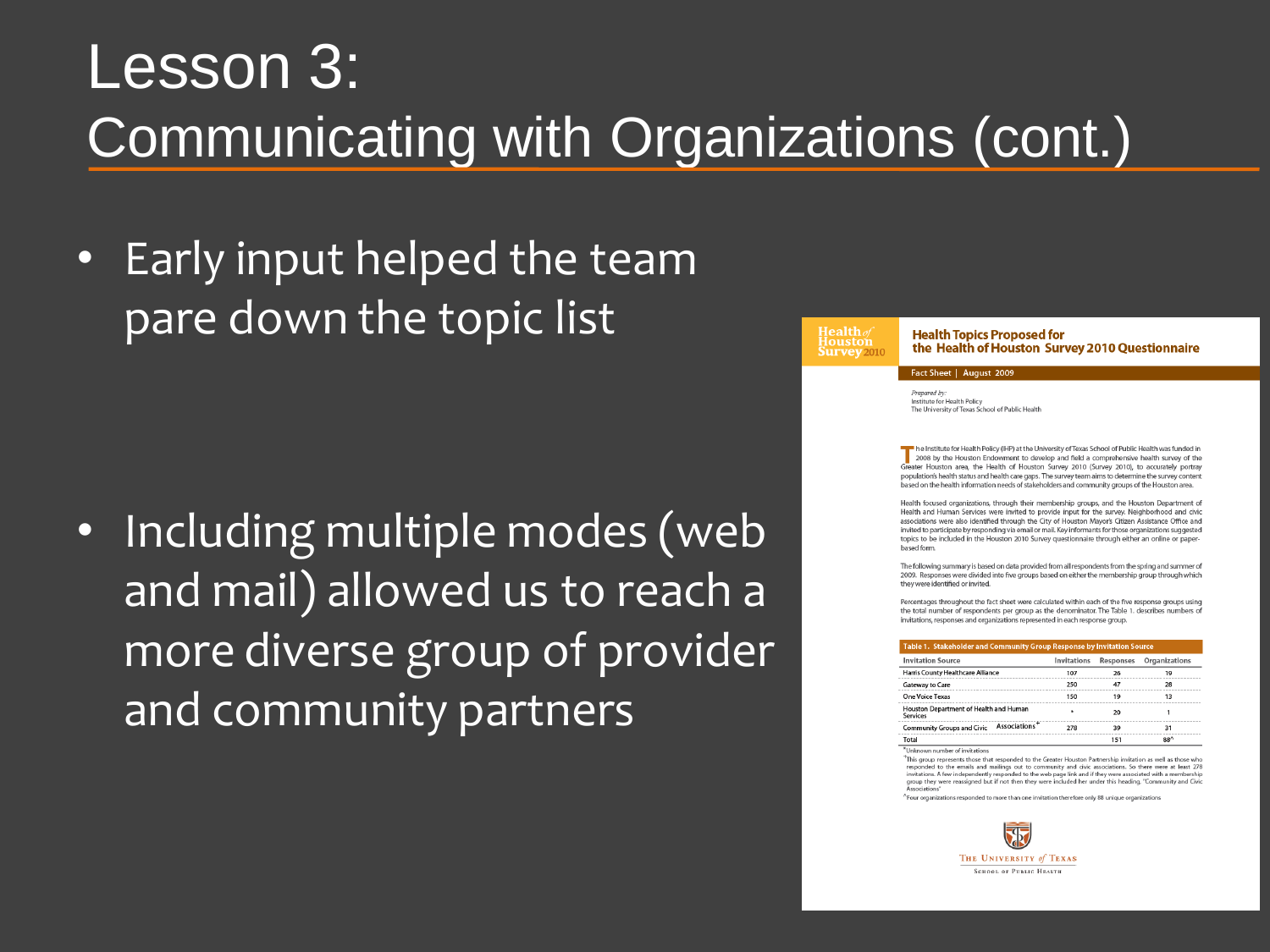### Bringing Data to the Community I

your household. May I please speak with that person now?

| Nesstar WebView - Windows Internet Explorer                                                                                                                                                                                                                                                                                                                                                                                                                                                                                                                                                                                                                                                                                                                                                                                                                                                                                                                                                                                                                                                                                                                       |                          |                                                                                                                                          |                                                                                                          |                 |      |                                                        |      |                                                                                                                                                                                                                                                                            |               |
|-------------------------------------------------------------------------------------------------------------------------------------------------------------------------------------------------------------------------------------------------------------------------------------------------------------------------------------------------------------------------------------------------------------------------------------------------------------------------------------------------------------------------------------------------------------------------------------------------------------------------------------------------------------------------------------------------------------------------------------------------------------------------------------------------------------------------------------------------------------------------------------------------------------------------------------------------------------------------------------------------------------------------------------------------------------------------------------------------------------------------------------------------------------------|--------------------------|------------------------------------------------------------------------------------------------------------------------------------------|----------------------------------------------------------------------------------------------------------|-----------------|------|--------------------------------------------------------|------|----------------------------------------------------------------------------------------------------------------------------------------------------------------------------------------------------------------------------------------------------------------------------|---------------|
| 图4<br>$\bullet$<br>http://ava.nsd.uib.no/webview/<br>$\mathbf{v}$                                                                                                                                                                                                                                                                                                                                                                                                                                                                                                                                                                                                                                                                                                                                                                                                                                                                                                                                                                                                                                                                                                 |                          |                                                                                                                                          |                                                                                                          |                 |      |                                                        |      |                                                                                                                                                                                                                                                                            |               |
| Edit View Favorites Tools Help<br>File                                                                                                                                                                                                                                                                                                                                                                                                                                                                                                                                                                                                                                                                                                                                                                                                                                                                                                                                                                                                                                                                                                                            |                          |                                                                                                                                          |                                                                                                          |                 |      |                                                        |      |                                                                                                                                                                                                                                                                            |               |
| Convert v B Select<br>$\chi$                                                                                                                                                                                                                                                                                                                                                                                                                                                                                                                                                                                                                                                                                                                                                                                                                                                                                                                                                                                                                                                                                                                                      |                          |                                                                                                                                          |                                                                                                          |                 |      |                                                        |      |                                                                                                                                                                                                                                                                            |               |
| <b>Favorites</b><br>$\frac{1}{2}$ $\frac{1}{2}$ The University of Texas Sc<br>Nesstar WebView                                                                                                                                                                                                                                                                                                                                                                                                                                                                                                                                                                                                                                                                                                                                                                                                                                                                                                                                                                                                                                                                     | $\overline{\chi}$        |                                                                                                                                          |                                                                                                          |                 |      |                                                        |      |                                                                                                                                                                                                                                                                            | 合             |
| / Nesstar unlocking data creating Knowledge<br><b>HIH</b> 1                                                                                                                                                                                                                                                                                                                                                                                                                                                                                                                                                                                                                                                                                                                                                                                                                                                                                                                                                                                                                                                                                                       | 11.1                     |                                                                                                                                          |                                                                                                          |                 |      |                                                        |      |                                                                                                                                                                                                                                                                            |               |
| F                                                                                                                                                                                                                                                                                                                                                                                                                                                                                                                                                                                                                                                                                                                                                                                                                                                                                                                                                                                                                                                                                                                                                                 |                          | <b>DESCRIPTION</b>                                                                                                                       | <b>TABULATION</b>                                                                                        | <b>ANALYSIS</b> |      |                                                        |      |                                                                                                                                                                                                                                                                            | <b>ET all</b> |
| □ Uth.tmc.edu<br>□ Health of Houston Survey<br>The Health of Houston Survey 2010<br>The Health of Houston Survey 2010b<br>□ Metadata<br>□ Study Description<br>* Bibliographic Citation<br>□ Variable Description<br>日…<br>Unique case identification number<br>Household sequence<br>Household number<br>IN INTERVIEW MODE FLAGGED IN DATA<br>PREFLANG1. Would you prefer to speak English, Spanish, or<br>Vietnamese?<br>In which language would you prefer to complete the survey?<br>■ S1. Are you a member of this household who is at least 18 or<br>older?<br>S2. Is there someone available that lives in your household<br>and is 18 or older?<br>■ ZIP Code OLD<br>GH-1. Would you say your health in general is?<br>M ZIP Code<br>ZIP28 aggregation area<br>Sample ZIP<br>M Age<br>Race and ethnicity, with don't know and refused cases<br>Race or ethnicity<br>Marital status<br>Highest level of education<br>■ S9. In which county do you live?<br>S9a. Do you live in the City of Houston?<br>S7. I just need to clarify, have I called you at your main<br>residence?<br>S2H. How many of the people in your household are age 64<br>or younger? | $\blacktriangle$<br>i En | 37.5<br>35.0<br>32.5<br>30.0<br>27.5<br>25.0<br>22.5<br>of all<br>20.0<br>S,<br>17.5<br>15.0<br>12.5<br>10.0<br>7.5<br>5.0<br>2.5<br>0.0 | Dataset: The Health of Houston Survey 2010b<br>GH-1. Would you sin general is?: Categories<br>Extraplant | Jert 900 à      | Good | Fair<br>GH-1. Would you say your health in general is? | Pool | 1,100,000<br>1,050,000<br>1,000,000<br>950,000<br>900,000<br>850,000<br>800,000<br>750,000<br>700,000<br>650,000<br>requency<br>600,000<br>550,000<br>500,000<br>450,000<br>400,000<br>350,000<br>300,000<br>250,000<br>200,000<br>150,000<br>100,000<br>50,000<br>$\circ$ |               |
| S3H. How many of the people in your household are age 65<br>or older?<br>S3. Including yourself, how many people aged 18 or older<br>currently live in your household?<br>■ S4. For this survey I need to speak with the other adult in                                                                                                                                                                                                                                                                                                                                                                                                                                                                                                                                                                                                                                                                                                                                                                                                                                                                                                                           |                          | 53 Weight is on                                                                                                                          |                                                                                                          |                 |      |                                                        |      |                                                                                                                                                                                                                                                                            |               |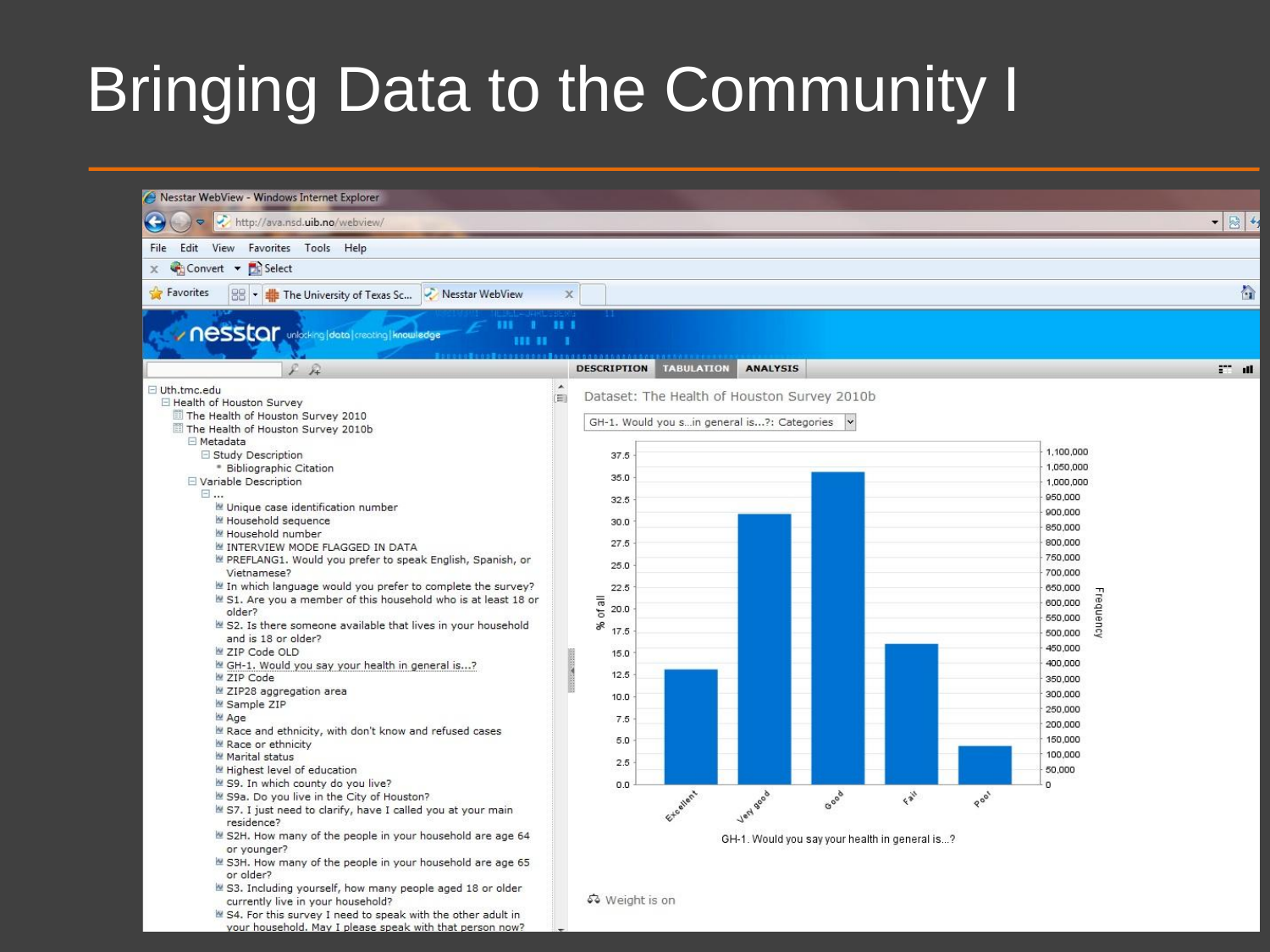## Bringing Data to the Community II